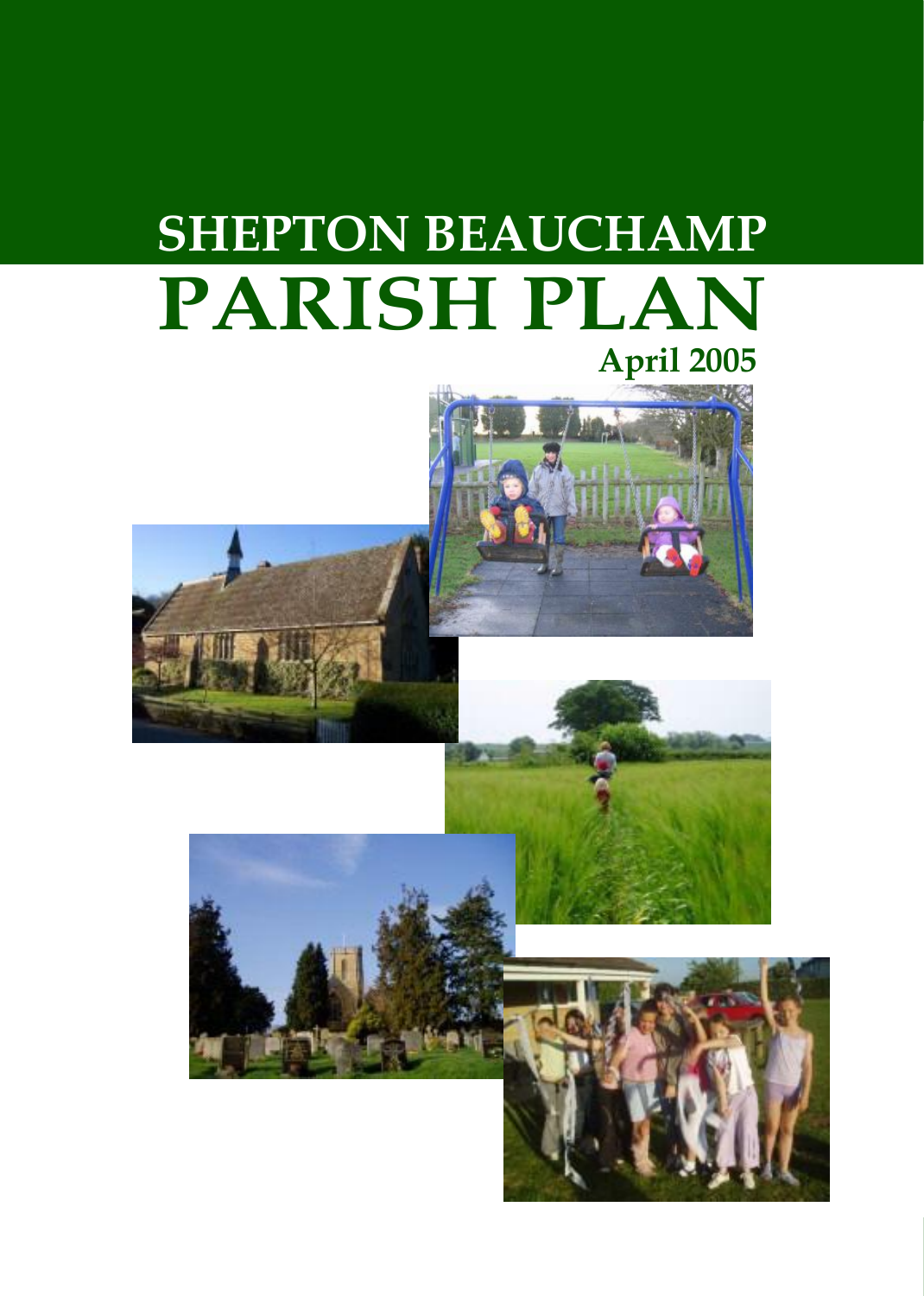## Introduction



Shepton Beauchamp is an attractive<br>
village lying northeast of Ilminster<br>
the Somerset Levels, with many of the 319 village lying northeast of Ilminster  $\blacktriangleright$  between the Blackdown Hills and the Somerset Levels, with many of the 315 houses being built from local stone. It has a Saxon name 'sheep settlement' to which was added that of the Beauchamp family (pronounced 'Beecham') who held the manor with the barony of Hatch Beauchamp from the mid 12th century.

It passed to the Seymours in 1361, and Sir John Seymour lived here when Sheriff of Somerset 1515-16, possibly with his young daughter Jane, later third Queen of Henry VIII.

We have a thriving Post Office and Stores, an award winning Butchers shop, a Pub, two farm shops and a specialist clock and watch shop. The fine church of St. Michael dates from the late 13th century. Shepton Beauchamp First School (5 - 9 years) was highly praised in their last OFSTED report. There is an excellent Playgroup, Pre-Threes group and Parents and Toddlers.

Shepton Beauchamp has a good mix of social backgrounds, ages and new and old families. The village is a busy one, with enough people around during the day for our businesses to thrive. There is a real feeling of 'community' and local events are well supported.

#### **SHEPTON BEAUCHAMP PARISH PLAN**

This Parish Plan represents a completely new approach to planning. Our mission has been to enable everyone within our community of Shepton Beauchamp to have a say on how our Parish should develop, and to produce a Parish Plan from these views which seeks to preserve, enhance and develop our village, aiming for a better quality of life for all.

- The first stage of making this Plan consisted of the well attended village meetings and the Parish Plan Tea Party. Over 200 of us came and provided the leads needed to put together the village Questionnaire.
- The second stage was the questionnaire itself, which went to every household. The response rate of 75% was extraordinary. A booklet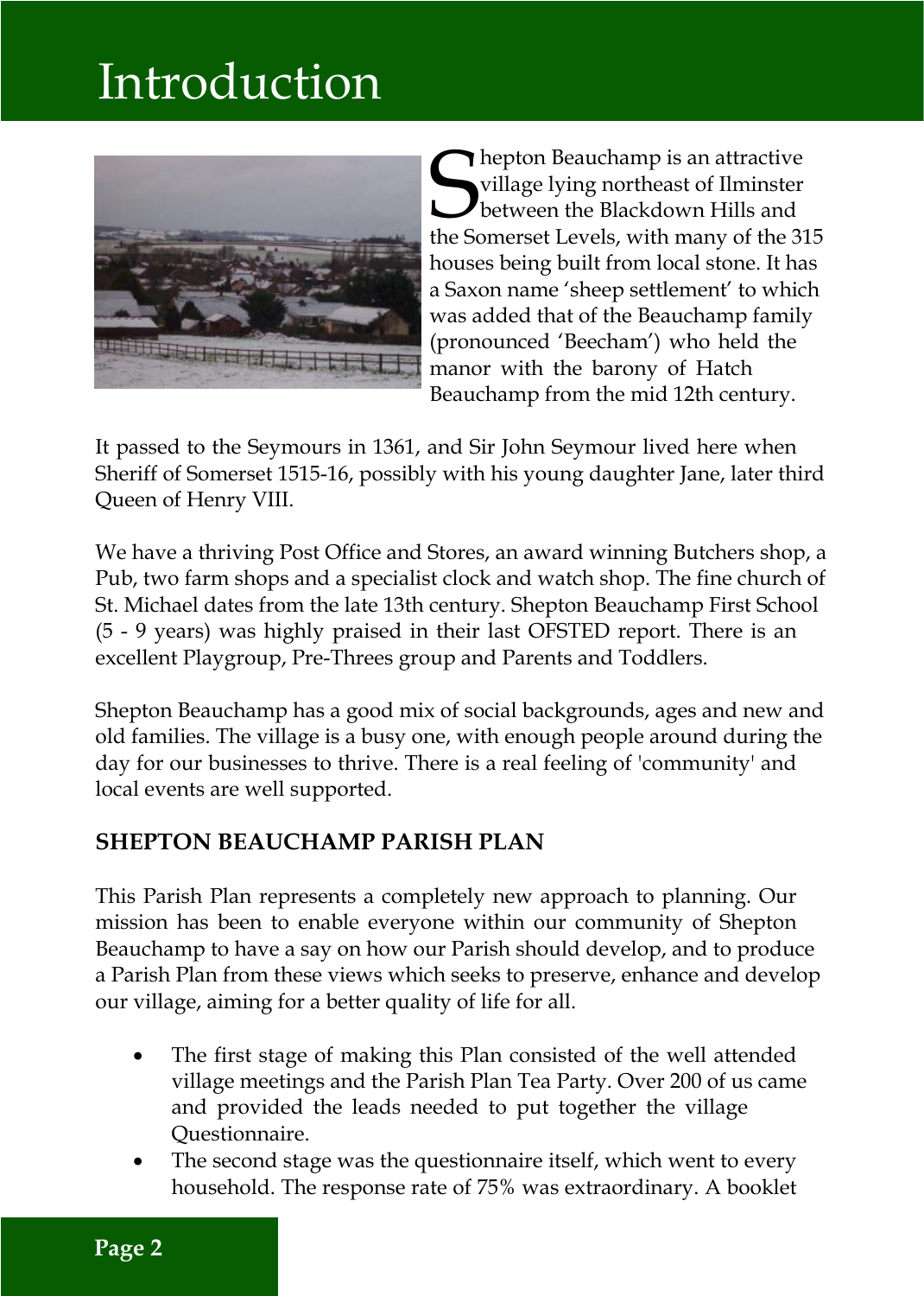was then distributed to every household which summarised the questionnaire findings, and the full results were made available on the Internet. The results were also presented to over a hundred of us at the fun Bingo sessions.

The third stage was the creation of several Action Groups to come up with specific plans for different areas of interest.

This booklet represents the fourth and final stage - the pulling together of all that you have told us to create our Parish Plan, for adoption by the Parish Council and presentation to external bodies for future funding and decision making.

**It is very clear that we all feel Shepton Beauchamp has a great deal going for it and our overriding wish is to preserve what we have. There are areas where important improvements can be made, but overall we do not want to see significant change.**

In this booklet, you will find our plans for each of eight areas of interest:

- Leisure, education and culture
- · Communications
- Community safety
- · Health, disability and age concerns
- · Transport and traffic
- Housing
- · Youth activities
- Local environment

We set out the objectives, actions and timescales for each of these areas, based on the consultations with everyone in our Community and the work done by the various Action Groups. We have already had some 'quick wins' - things that the Action Groups have been able to implement quickly.

Now we need to make it all happen and turn these plans into reality. Over the coming months, there will be opportunities for everyone to help.



*The Parish Plan Steering Group*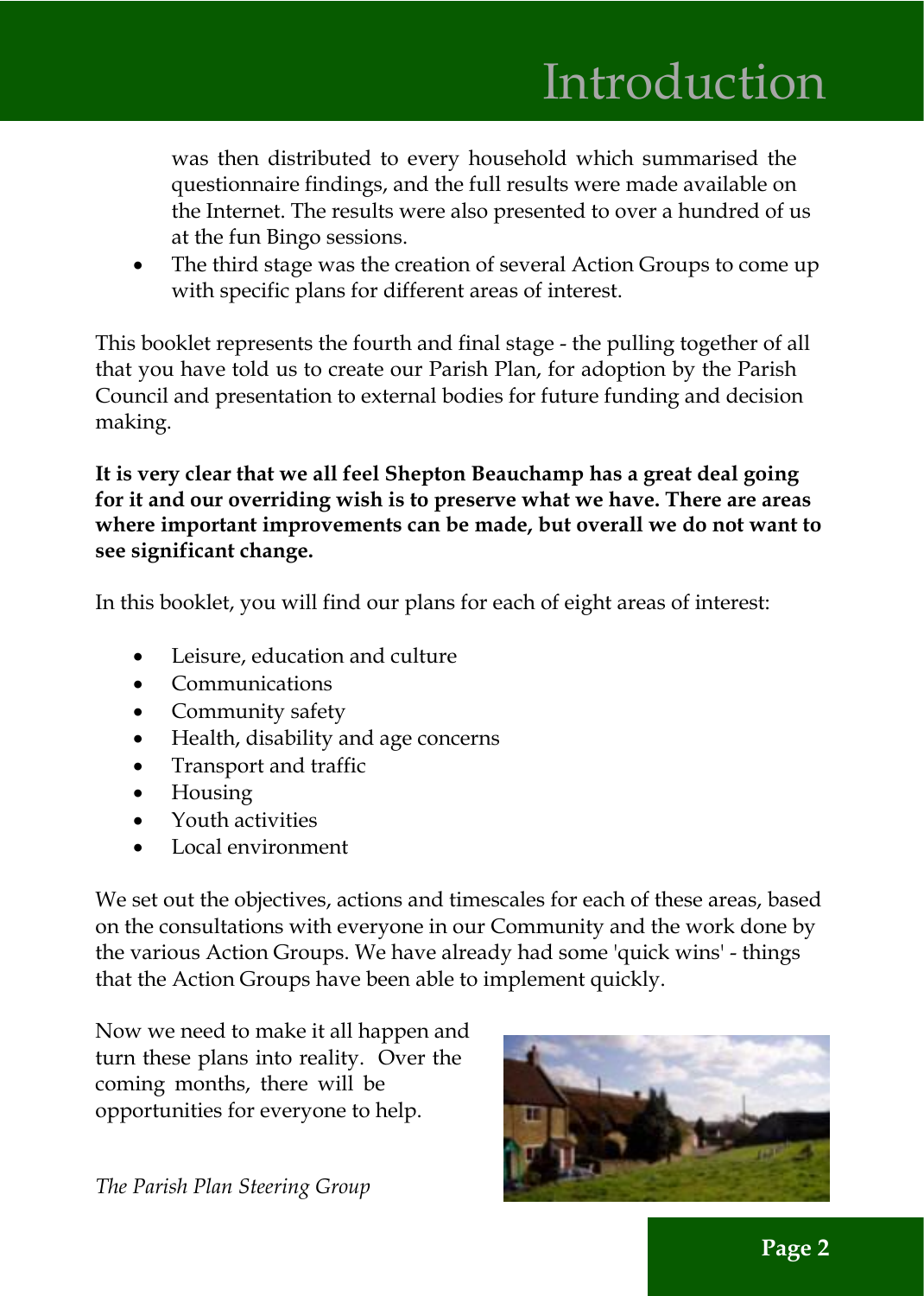# Leisure, Education & Culture

'Retain Shepton's special character' 'Without the post office, village life would suffer' 'I always use the local shops when I can' 'We need a suitable sports hall' 'The village hall is over-used'



### **CONSULTATION RESULTS**

- · The Parish Plan questionnaire showed that 1 in 4 people have always lived here. The remainder have chosen Shepton, because it has many attractions
- The shops and pub are all well supported. Over a third of the population visit the Post Office/village store on a daily basis
- · 90% feel the village school and playgroup are very important to the community
- · 4 out of 5 parishioners feel the church is important to the community
- · 1 in 3 people already belong to one of the village clubs and there is considerable interest also for other groups and events to be set up
- · 45% believe the current sports and leisure facilities are inadequate
- · 39% of the village think there is a need for adult education, preferably in the evening
- The village hall is fully utilised and has no room for new classes. It is unsuitable for sports activities

#### **OBJECTIVES**

- · To maintain the existing facilities in the village and retain the culture of the village by promoting local groups and by creating awareness of what is already here
- To provide people with space to perform additional activities
- To promote the MUGA (multi use games area) and the existing sports groups in the village and set up new clubs such as tennis and basketball
- · To determine the feasibility of building a new sports facility and function room, with adequate parking facilities at an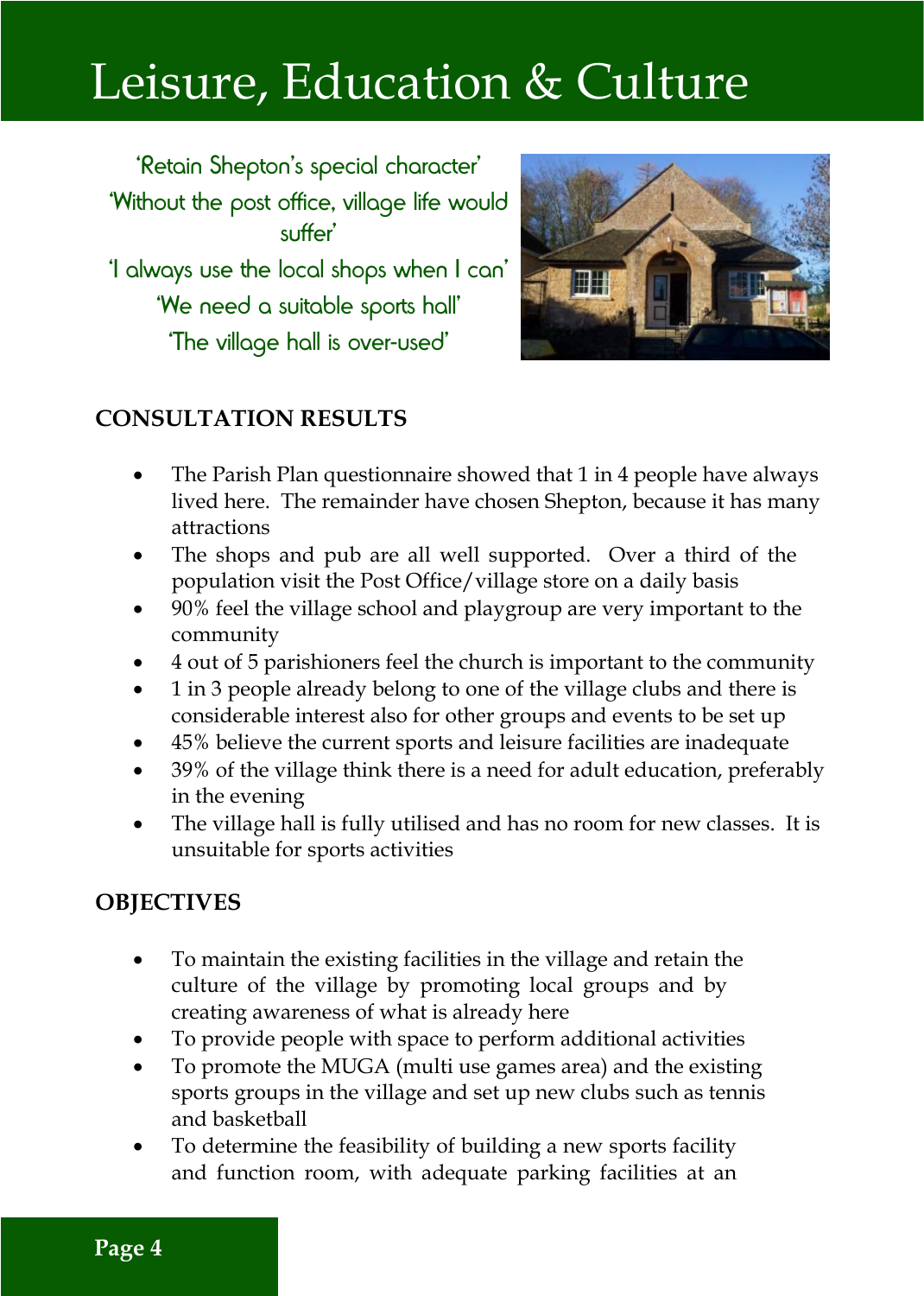## Leisure, Education & Culture

approved location within the village. This sports facility would complement the existing village hall situated in the heart of the village

- · To develop more sports, leisure and educational activities and support local businesses within the village by organizing events such as:
	- annual fun run/street party/barn dance
	- a quarterly Village Produce and Craft Market
	- a Village Festival, once every two years, with events to include all the village clubs, societies, shops, pub, school and playgroup
	- an annual Bonfire Party
	- $\bullet$  Bingo evenings and theatre trips
	- short educational courses such as flower arranging, computing, cake decorating, health and fitness and yoga

### **QUICK WINS**

As a result of what you told us, we have already:

- Put on a Shepton Bonfire Party (November 2004)
- · Held a Shepton Christmas Produce and Craft Market (December 2004)

#### **ACTION PLAN**

Undertake a more comprehensive study of villagers' needs and aspirations with regard to educational courses, thereafter liaise with the Local Educational Authority, Adult Learning and Leisure, and Yeovil College in order to identify and contact tutors to run short-term courses from September 2005

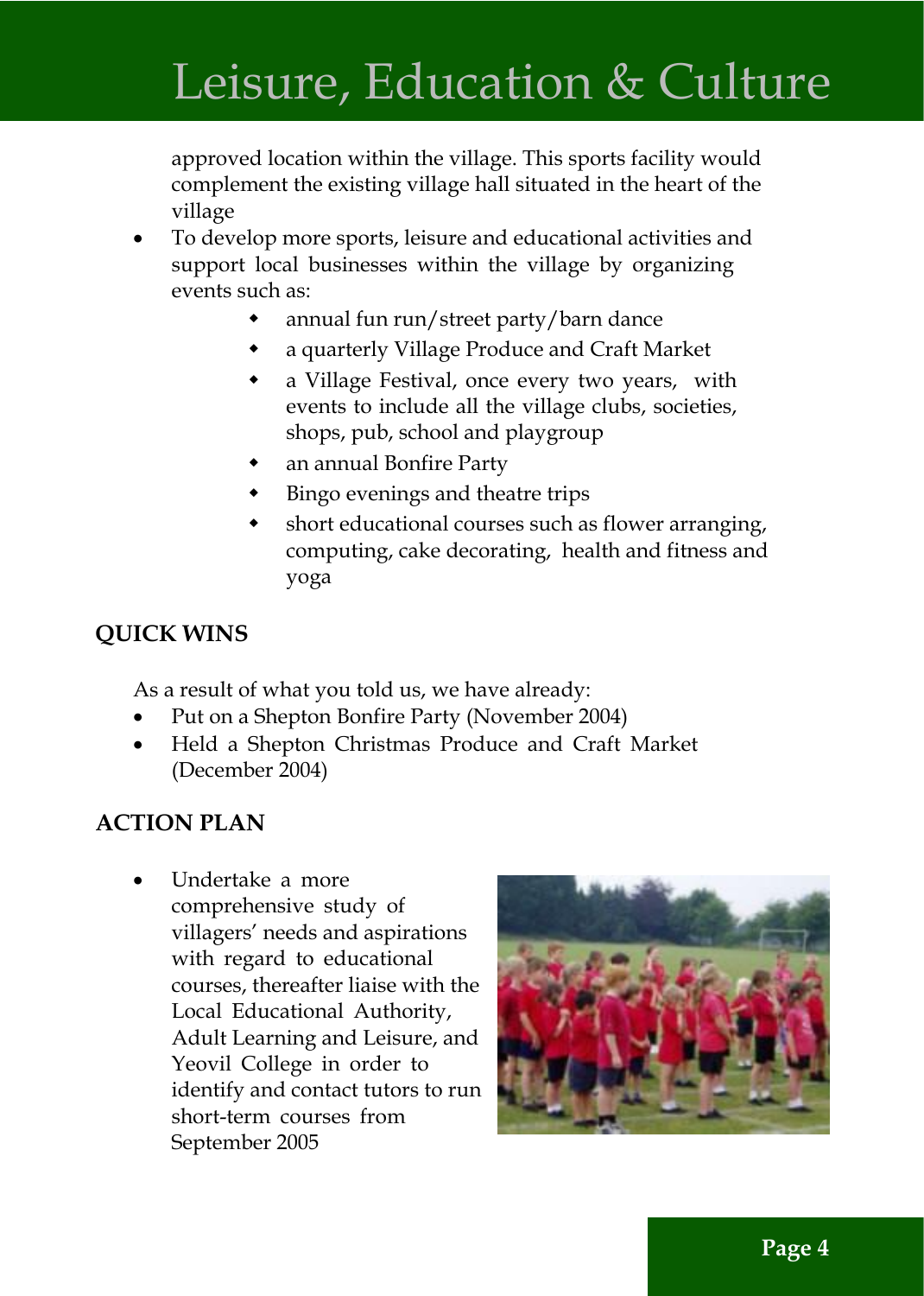## Leisure, Education & Culture

- · Determine interest for a Fun Run Summer 2005 and also the scope for an organised running club in the parish
- Liaise with the Lethbridge Trust and Local Authority Sports Officers about setting up new sports groups and facilities at the recreation field, subject to a more in depth survey of parishioners' needs
- Set up a committee to oversee the funds and fund allocation of monies raised from all events. Local groups could apply to this committee for grants for specific needs. Money could also go towards the cost of the proposed new sports facility in the village
- Plan a programme of events such as bingo evenings, theatre trips and bonfire night
- Contact producers, organize and advertise the quarterly markets
- Contact village groups and societies about participation in a Village Festival Summer 2006 and contact external bodies for funding
- Hold an annual, or more frequent meeting, to allow all the existing groups in the village to meet together to discuss dates and funding ideas for joint beneficiary events within the village and produce a news sheet of the planned activities

| Action                                                                                                               | Target date                 |
|----------------------------------------------------------------------------------------------------------------------|-----------------------------|
| Plan for new sports groups and events such as Bingo, produce<br>markets, Bonfire Party, encourage volunteers to help | Ongoing                     |
| Determine interest for a Fun Run in August 2005 and scope for<br>organised running club                              | May 2005 /<br>ongoing       |
| Set up committee and account for monies raised                                                                       | <b>June 2005</b>            |
| Research villagers' needs/interest in educational courses,<br>contact LEA etc. and prospective tutors                | <b>June 2005</b>            |
| Contact local groups/funding bodies about joint projects such<br>as Village Festival in Summer 2006                  | September 2005 /<br>ongoing |
| Investigate the feasibility of constructing a new sports facility<br>in the parish within the next 10 years          | December 2005               |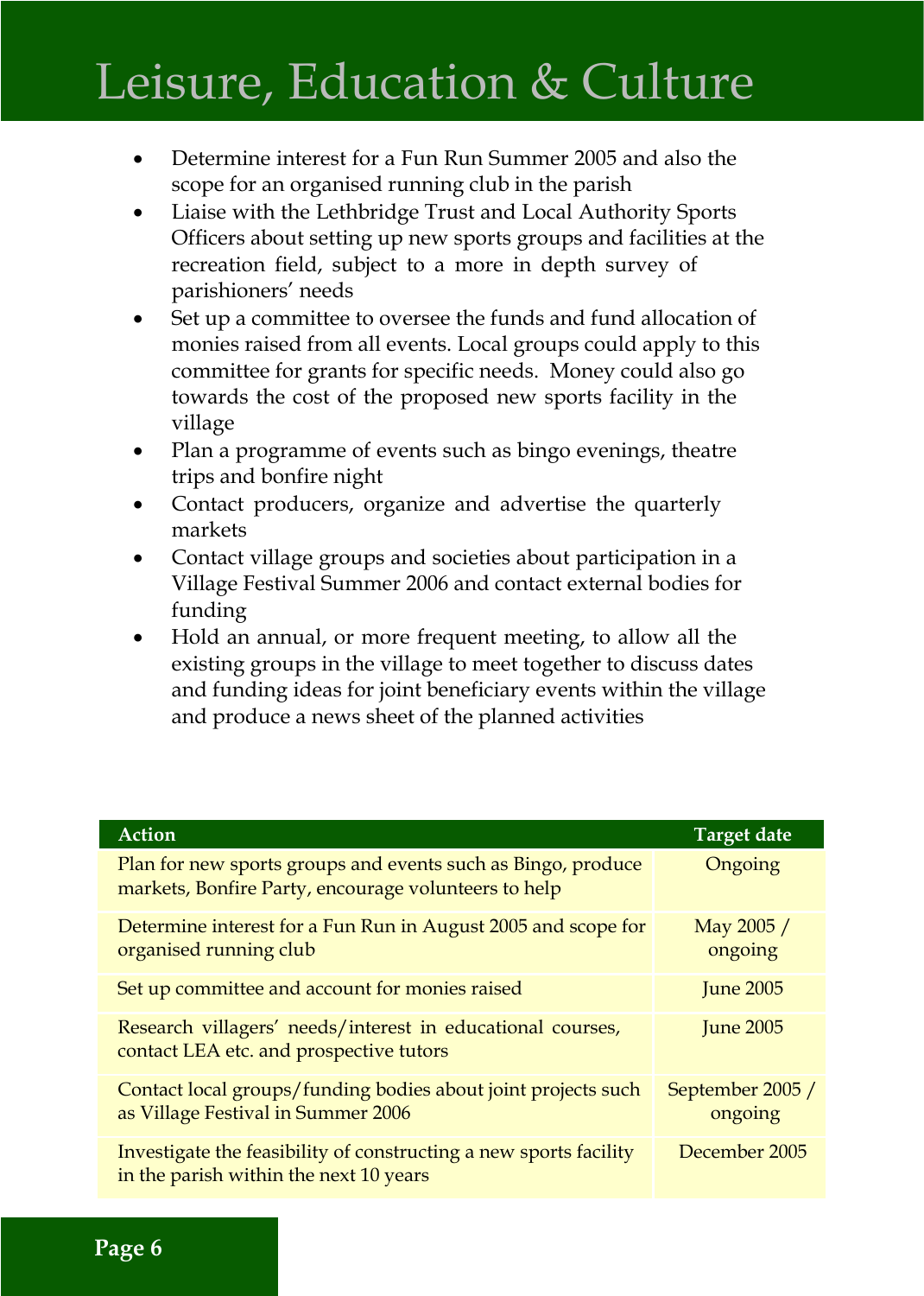# Communications

'A village publication would be useful' 'We could do more with our website' 'I don't find out about things until it's too late'



## **CONSULTATION RESULTS**

- Most people in the village (64%) feel reasonably well informed about what is going on in Shepton
- Shepton Stores window (36%), word of mouth (23%), and The Web magazine (20%) are the most useful sources of information
- 15% of residents however, feel badly informed
- · 69% of people support the idea of a Shepton Beauchamp newsletter
- · 54% of residents have access to the Internet at home, and an email address
- · 48% of residents want a Shepton web site
- · 38% of residents would like to be made aware of local activities by email, and 60 residents volunteered their email addresses

### **OBJECTIVES**

- To further improve communication within the village
- · To retain traditional methods (paper through letterboxes), whilst introducing the use of internet/email

### **QUICK WINS**

As a result, we have already:

- Bought a banner for publicising village events
- · Introduced a Shepton newsletter
- · Issued the first local directory/what's on guide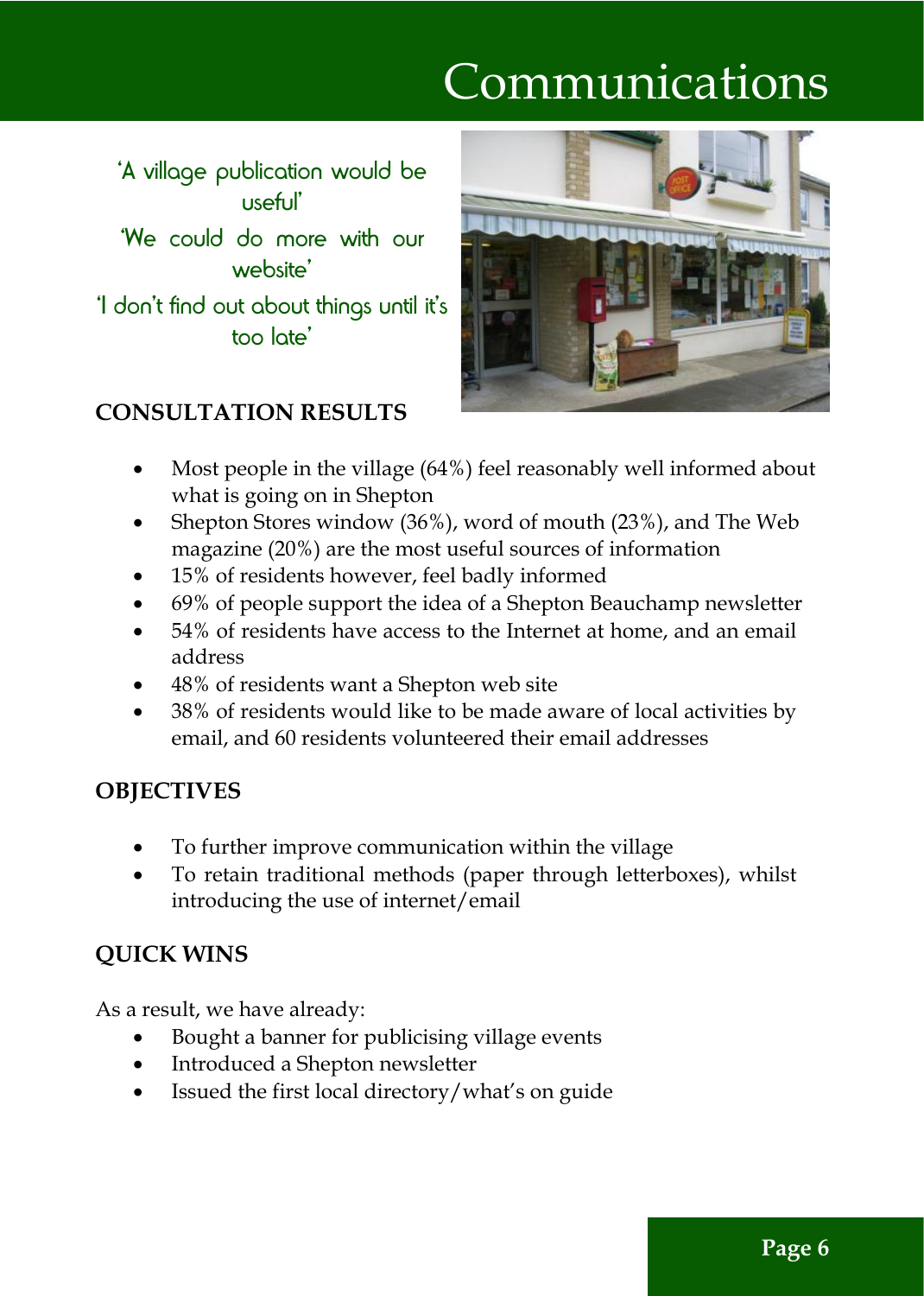## Communications

## **ACTION PLAN**

- · Publish a Shepton newsletter, with 1 or 2 issues each year. In part a report by the Parish Council on their management of village affairs, the newsletter would seek to celebrate achievements, identify and discuss problems and describe plans
- Publish an annual local directory/what's on guide designed to be pinned up at home, including emergency numbers and other useful information such as recycling centres, shop opening hours and the dates of major village events during the year
- · Establish a village email database, starting with the addresses volunteered in the returned Parish Plan questionnaires. Devise an on-going means of recruiting others. A database comprising the officers/committee members of the Parish Council, village societies, clubs and organisations would also be established as a primary contact group within the village
- Develop the role and content of the Shepton web site. The Parish Council minutes and agenda are already included. Encourage regular contributions - for example fixture lists, results, reports and photos of village events
- Form a communications volunteer group to undertake this action plan
- Find a sustainable means of funding the action plan

| Action                                       | Target date                       |
|----------------------------------------------|-----------------------------------|
| Form a volunteer group to undertake the work | Ongoing / March 2005              |
| Publish a Shepton Newsletter                 | Ongoing /<br>once or twice a year |
| Develop the role of the Shepton Web site     | Ongoing                           |
| Agree a sustainable funding plan             | Ongoing                           |
| Publish a Local Directory                    | Annually /<br>January             |
| Establish the village email database         | March 2005                        |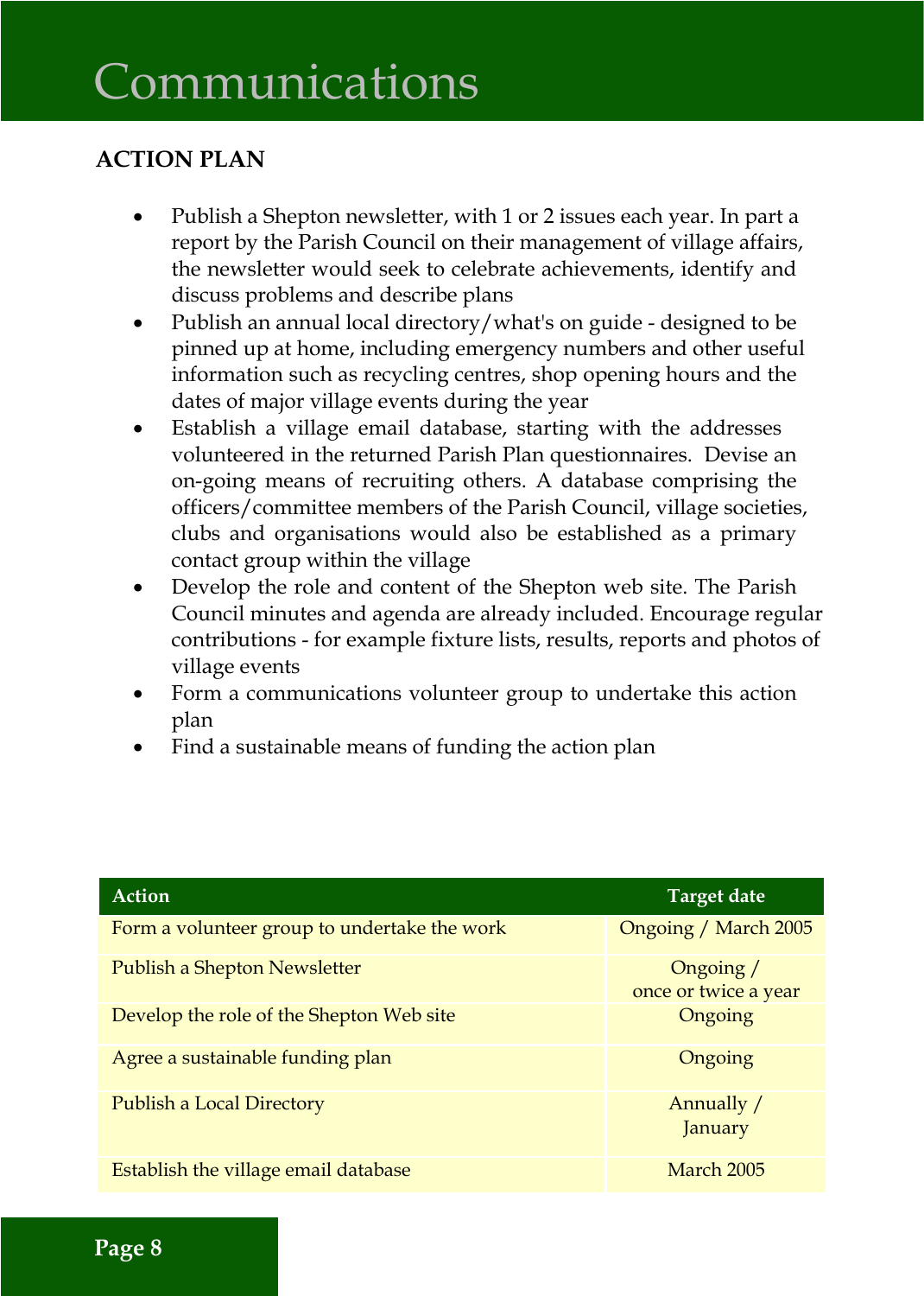# Community Safety

'Re-introduce the Neighbourhood Watch Scheme'

'We never see a policeman – we need more police visits'

#### **CONSULTATION RESULTS**

· 7 out of 10 people think police coverage in Shepton Beauchamp is poor



- · 27% of people are worried by theft within the village, 18% are worried about vandalism and 13% are concerned about car crime
- · 36% say their home is within a Neighbourhood Watch Scheme area, but surprisingly 45% didn't know whether their home was covered
- · 1 in 5 people already belong to a Neighbourhood Watch Scheme and a further 45% would like to do so

#### **OBJECTIVES**

To improve community safety within the Parish

#### **ACTION PLAN**

- · Rejuvenate Neighbourhood Watch Scheme, to improve community safety and community spirit
- · Publicise 'local bobby's' details and timetable for 'Bobby Van' visits, to establish a local police contact due to the lack of frequent patrols within the Parish

| Action                                | Target date |
|---------------------------------------|-------------|
| Publish list of police contacts       | April 2005  |
| Reactivate Neighbourhood Watch Scheme | June $2005$ |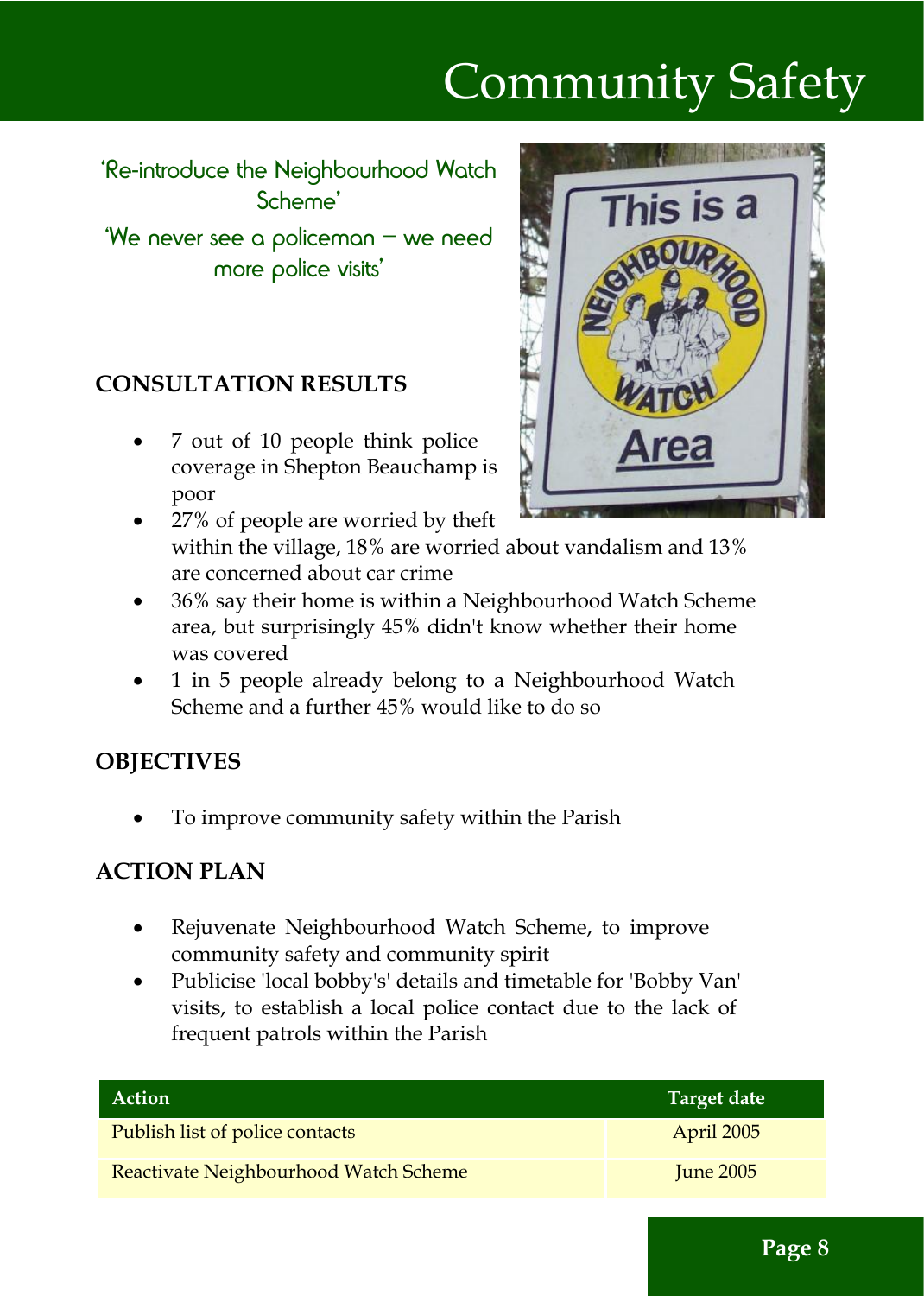# Health, Disability & Age Concerns

'I have real difficulty getting to the doctors'

'The pavements are dangerous and need repair'

'People look out for each other'



#### **CONSULTATION RESULTS**

- · 30% of the population is over the age of 60
- · 26 people in the village are informal carers
- · 61 people in the village find pavements and crossings difficult
- · 49 people have health issues that affect their daily life

#### **OBJECTIVES**

- To determine the feasibility of a local health surgery in the village
- To have prescription collection for local surgeries
- · To encourage better interaction between the different ages in the village
- · To adopt a good neighbour scheme
- To look at more effective transport
- · To investigate the feasibility of sharing the Buttle Close laundry facilities

### **QUICK WINS**

- The playgroup performed its Christmas play at Buttle Close (December 2004)
- The Community room recently hosted a Christening party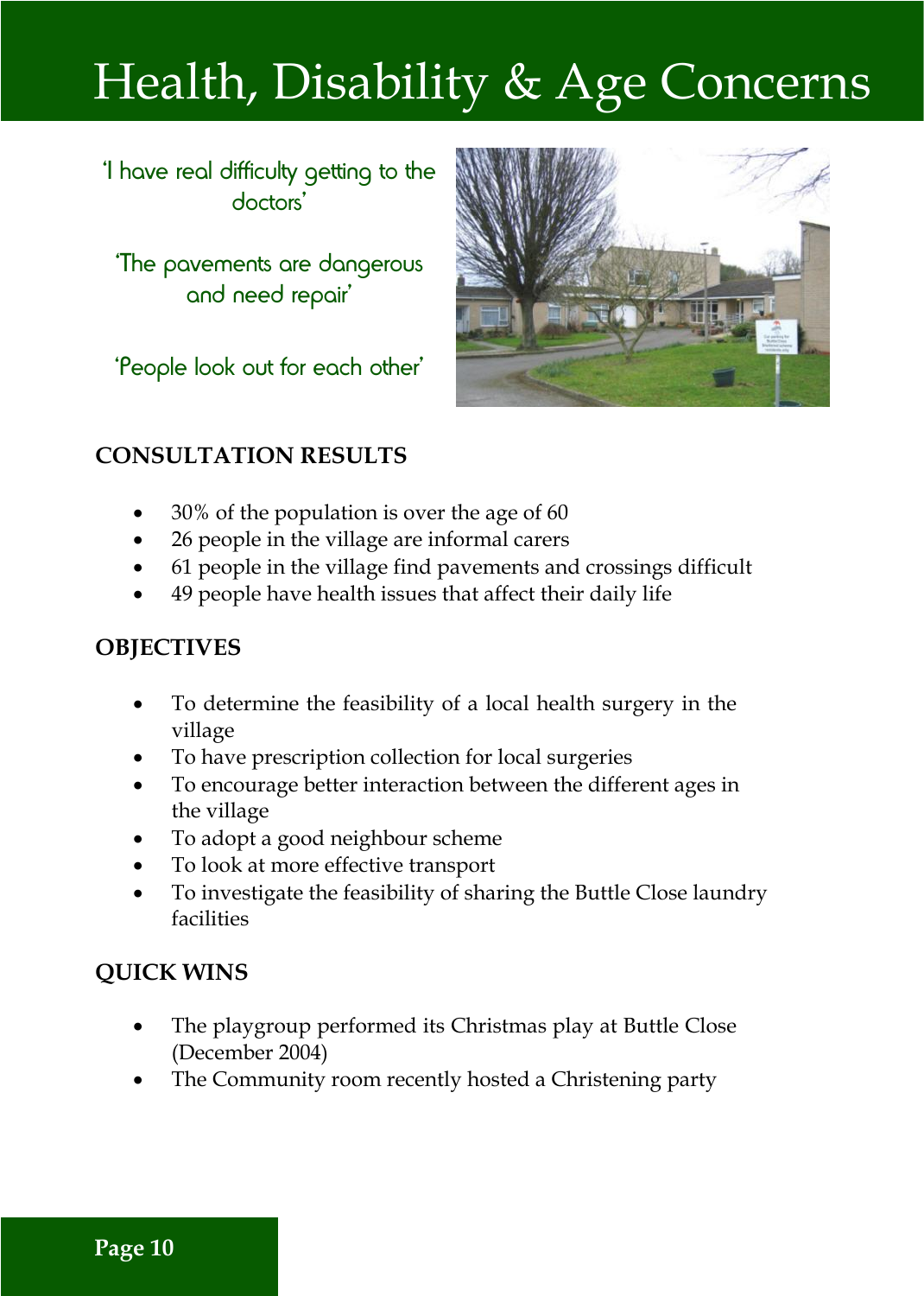# Health, Disability & Age Concerns

## **ACTION PLAN**

- Liaise with Buttle Close and local doctors to determine the feasibility of holding a local surgery in the Community room
- · Ensure the continuation of prescription collection from the medical centre in Ilminster and set up the same for South Petherton
- Liaise with all groups in the village (including the playgroup and school) to promote better interaction with Buttle Close residents and encourage the use of facilities. The residents are keen to host local groups
- Contact other parishes to determine the feasibility of a introducing a good neighbour scheme
- Look long term at issues such as support for carers
- · Look at issues affecting those with health concerns and consider the need for long term supports, such as laundry and bus services



| <b>Action</b>                                                                                            | <b>Target date</b> |
|----------------------------------------------------------------------------------------------------------|--------------------|
| Set up a group to look at issues for carers and those with<br>health concerns                            | Ongoing            |
| Contact local doctors and chemists about prescription<br>collection service, organise rota of volunteers | April 2005         |
| Contact local groups to look at greater interaction with<br><b>Buttle Close</b>                          | <b>Iune 2005</b>   |
| Establish a working group to look at good neighbour<br>schemes                                           | September 2005     |
| Investigate the feasibility of local surgery within the next<br>two years                                | December 2005      |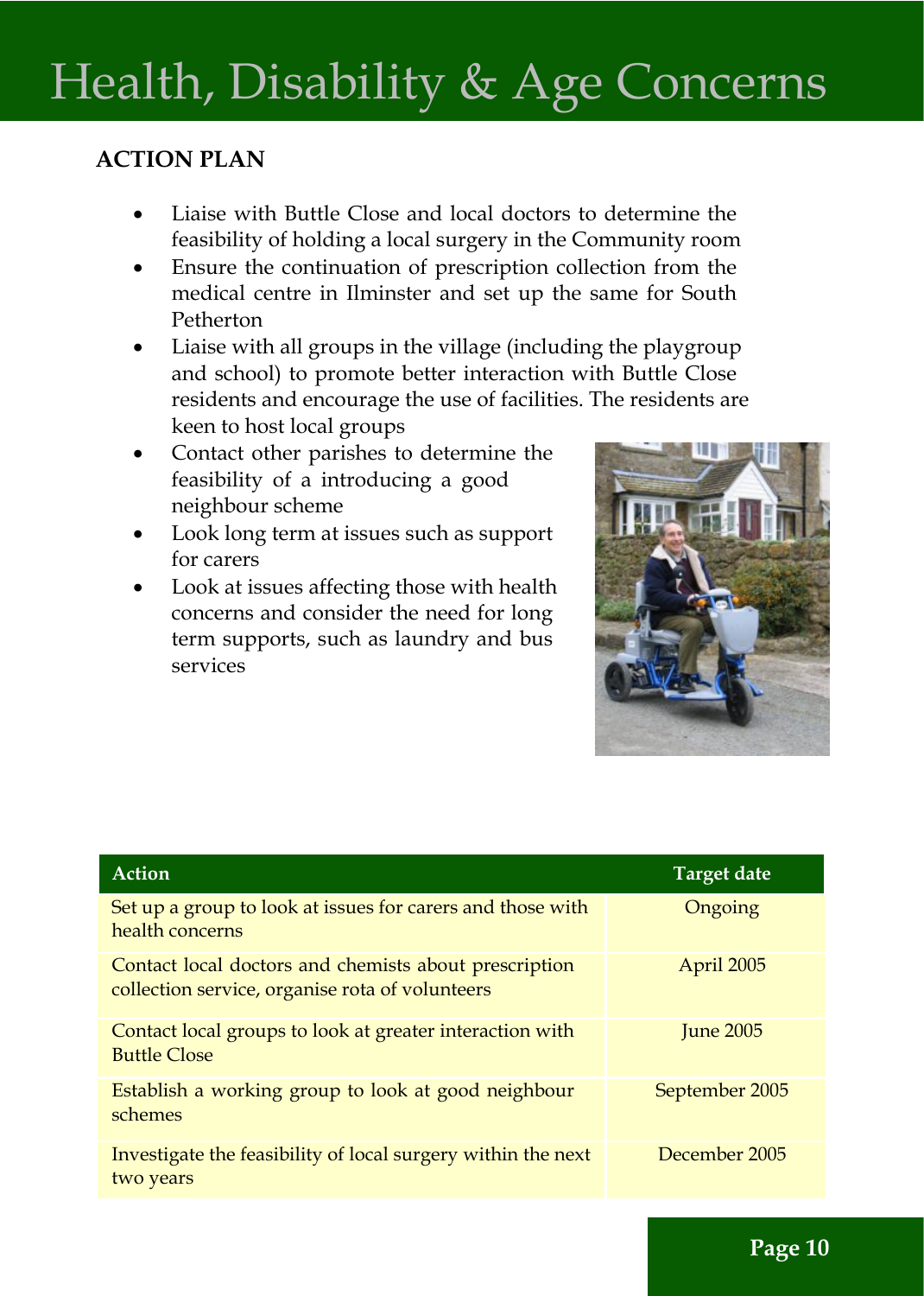## Transport & Traffic

'Let's reduce traffic congestion with more off-road parking' 'Speeding cars are dangerous' 'I don't know enough about the bus services' '... you might be able to get to places ... coming back is another matter!'



### **CONSULTATION RESULTS**

About Traffic:

- The car is the main mode of transport for 84% of people, although 1 in 10 households do not have a car
- 54% of people think the roads in Shepton Beauchamp are poor
- · 71% of car owners park their cars in their own driveways or garage with only 22% parking on the road
- · 1 in 5 people have the occasional parking problem
- 32% of residents welcome the idea of more off road parking
- · A 20mph speed limit through the village is popular with 1 in 5
- · Whilst 53% of people think the pavements are reasonable, 40% think they are poor
- · 36% of residents would support a 'walking bus scheme' to the school

About Public Transport:

- · Only 1 person in 6 ever uses the bus
- · Only 5 people rely on it for everyday use
- Only 3.5% of people rated the bus routes as being good
- · Only 2% of people thought that the frequency of the buses was good with only 6% thinking the service reliable

### **OBJECTIVES**

To influence Somerset County Council Highways Department to maintain roads more effectively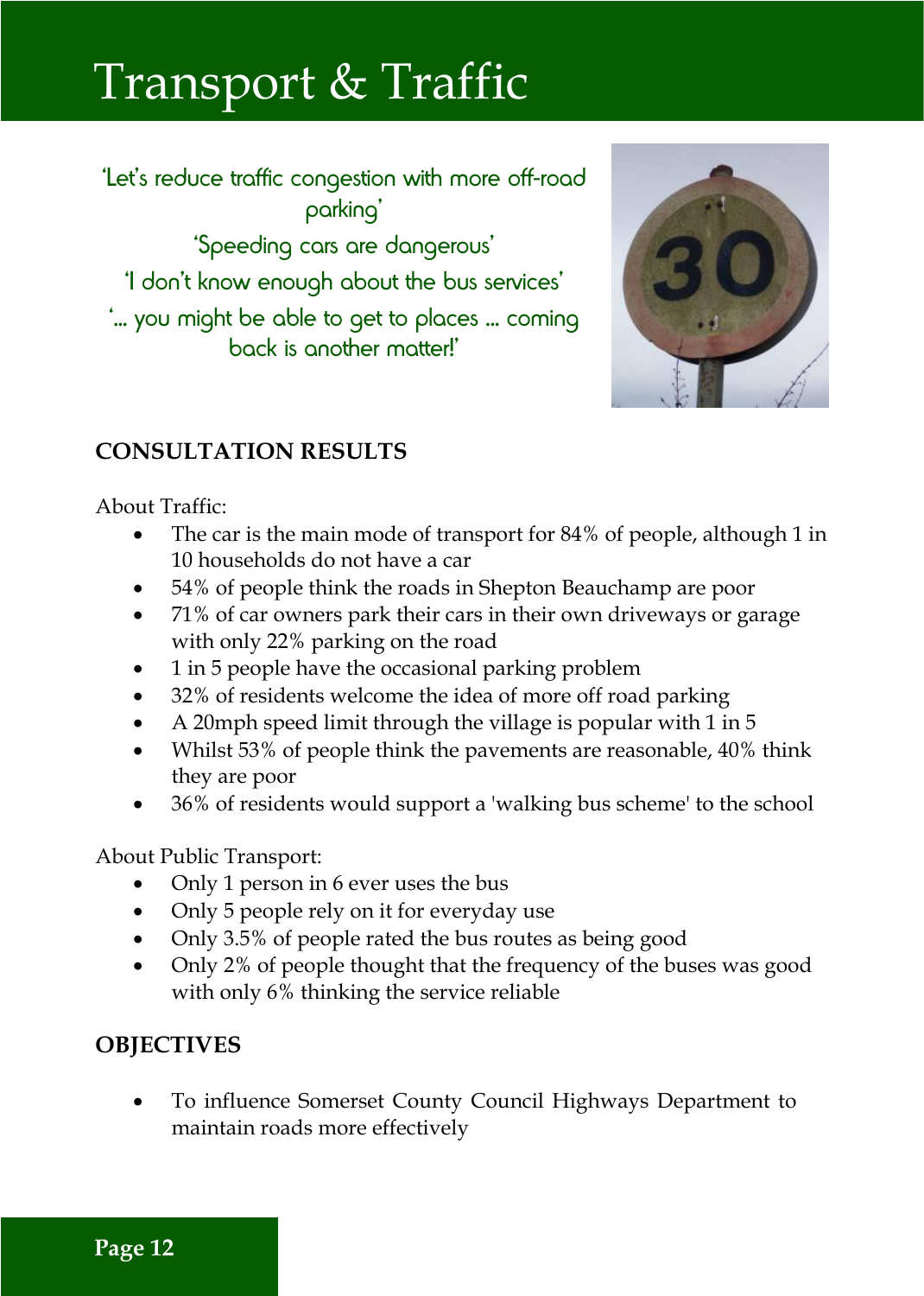# Transport & Traffic

- · To lobby Somerset County Council Highways Department to install appropriate traffic calming measures within Shepton Beauchamp
- To reduce traffic congestion within the village especially at peak times by providing teachers with off road parking facilities and encouraging the use of the 'Walking Bus Scheme' to the primary school
- · To continue to lobby Somerset County Council for improvements to pavements, structure and surface maintenance with additional pavement facilities to be provided in Lambrook Road
- · To publicise current public transport availability and to lobby private and public bodies for the improvement of frequency and destination choice to and from the village
- · To lobby South Somerset District Council, Area North's Planning Department and Somerset County Council to apply a planning condition for road improvements and a reduced speed limit to the Shepton Beauchamp link road

#### **ACTION PLAN**

- Set up a stand-alone traffic and roads group, to enhance Parish Council awareness of relevant issues and to gather information and take forward improvement initiatives
- Introduce and advertise an updated bus timetable specific to Shepton Beauchamp, to make the parish more aware of the bus availability to encourage their greater use and to improve service
- Carry out an annual 'pavement survey', to obtain an accurate measure of condition of pavements to amplify requests from Parish Council for repairs
- Carry out and publicise a traffic flow and speed survey around the school area, to obtain evidence to support reduction in the speed limit from the school to The Shambles
- Set up a walking bus scheme to primary school, to create a safe and environmentally friendly way of reducing traffic congestion

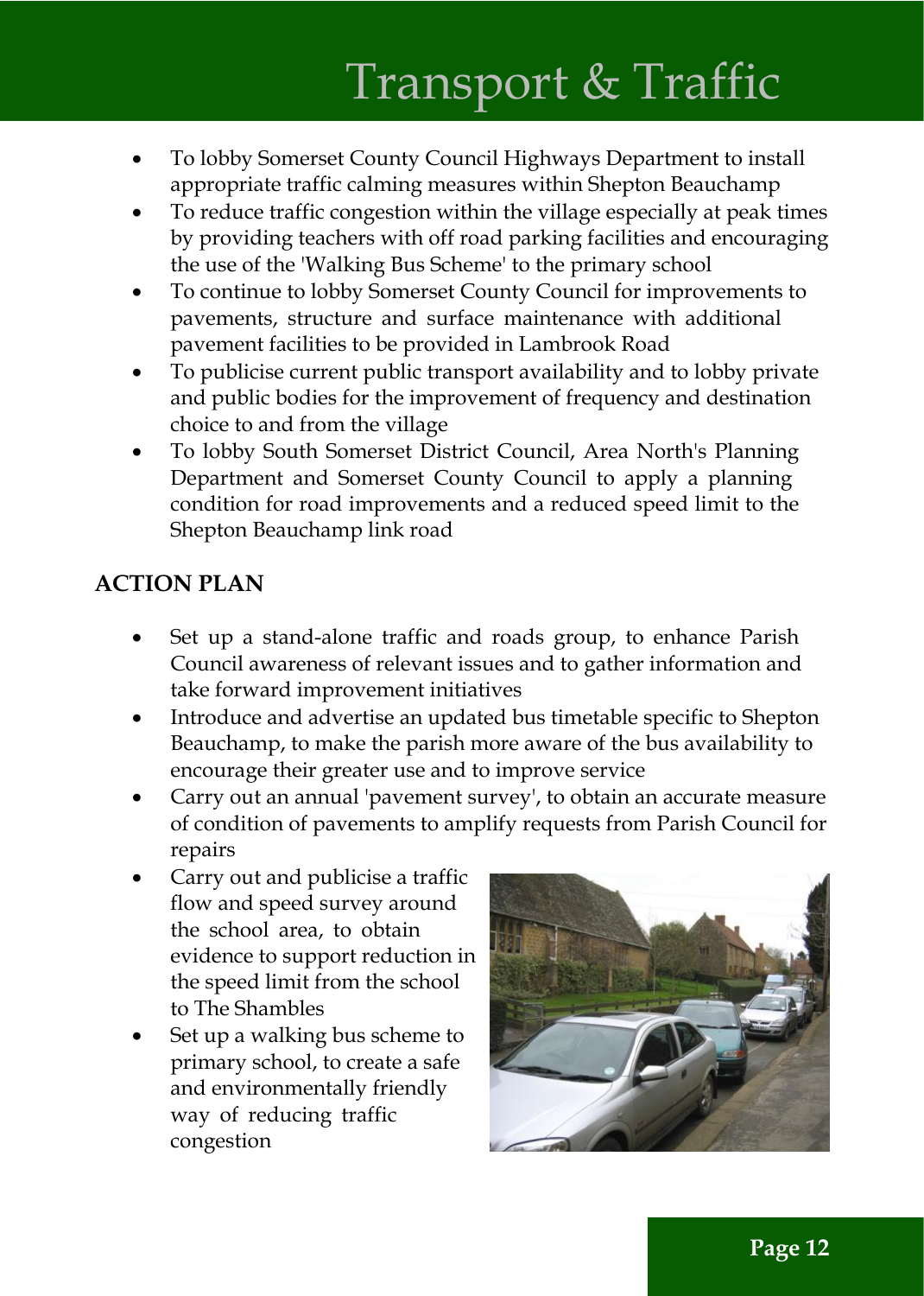## Transport & Traffic

- Submit formal letter to Somerset County Council Highways and South Somerset District Council Planning Departments to insist on S106 agreements with regard to speed restrictions and road improvements on link road to be attached to any further expansion of Branstons. Improvements to be encouraged in stand-alone capacity, also to ensure that the flow of traffic to and from the village is managed in a safer manner with road speed having been reduced
- Create off road parking for school teachers, to improve traffic congestion at peak times around the school area
- · Implement informal speed signage, to raise people's awareness of their speed



| <b>Action</b>                                                                                     | <b>Target date</b>          |
|---------------------------------------------------------------------------------------------------|-----------------------------|
| Set up traffic and roads group                                                                    | <b>Iune 2005</b>            |
| Set up Walking Bus Scheme group                                                                   | September 2005              |
| Publish Shepton Beauchamp bus timetable                                                           | September 2005 /<br>ongoing |
| Submit formal letter to Authorities regarding speed<br>restrictions and improvements to link road | September 2005 /<br>ongoing |
| Create off road parking for teachers                                                              | September 2005              |
| Carry out traffic flow survey                                                                     | November 2005               |
| Establish pavement survey                                                                         | Annually/<br>November       |
| Implement informal speed signage                                                                  | March 2006                  |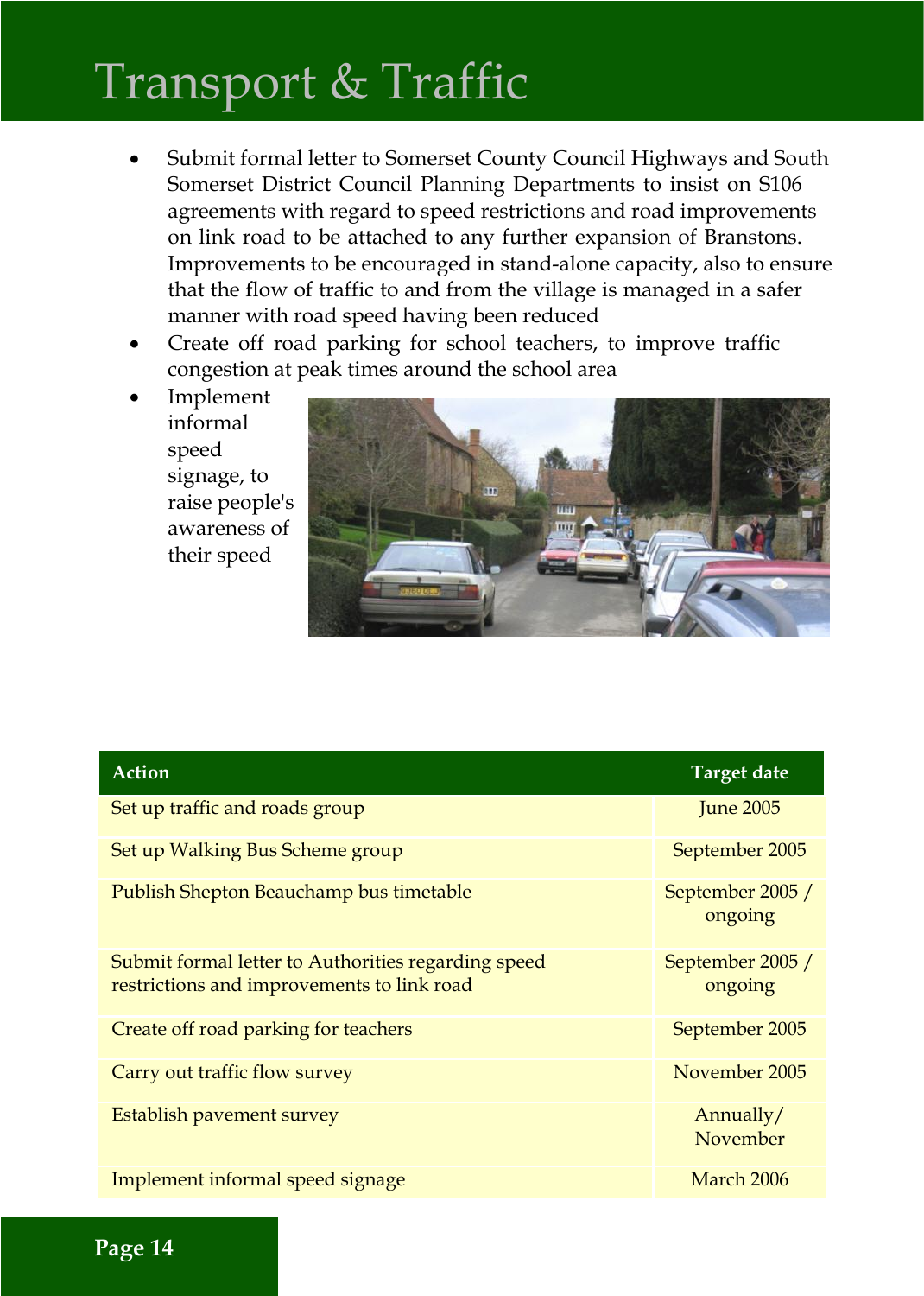# Housing

'Too many houses would cause the village to lose its special feel' 'The village has grown enormously over the past  $15$  years – it's big enough' 'Young people can't afford to stay in the village'

'Wouldn't mind limited development provided the village can take it'



## **CONSULTATION RESULTS**

Our consultation was in two stages - the Parish Plan questionnaire, which asked general questions on housing and a Housing Needs Survey undertaken by the Community Council for Somerset, which was designed to identify the need for affordable housing in the village.

We know from the 244 completed Parish Plan questionnaires that:

- People do not want much more building in the village
- · 80% of villagers own their own homes
- · 50% of the population has lived here more than 10 years
- · 25% of the population has lived here all their lives
- Whilst 39% of people definitely do not want any more houses to be built, 47% would welcome some limited development with an emphasis on accommodation for young people and small family homes

In addition:

- Many villagers (57%) would like mains gas to be available
- · 39% would be interested in a bulk purchase scheme for oil
- 25 homes suffer occasionally from flooding

From the 131 completed Housing Needs Surveys, we found that:

- The population of Shepton Beauchamp is more aged than the average for South Somerset
- The majority of housing is suitable for families and there is a good stock of smaller homes, but affordability is clearly a major factor.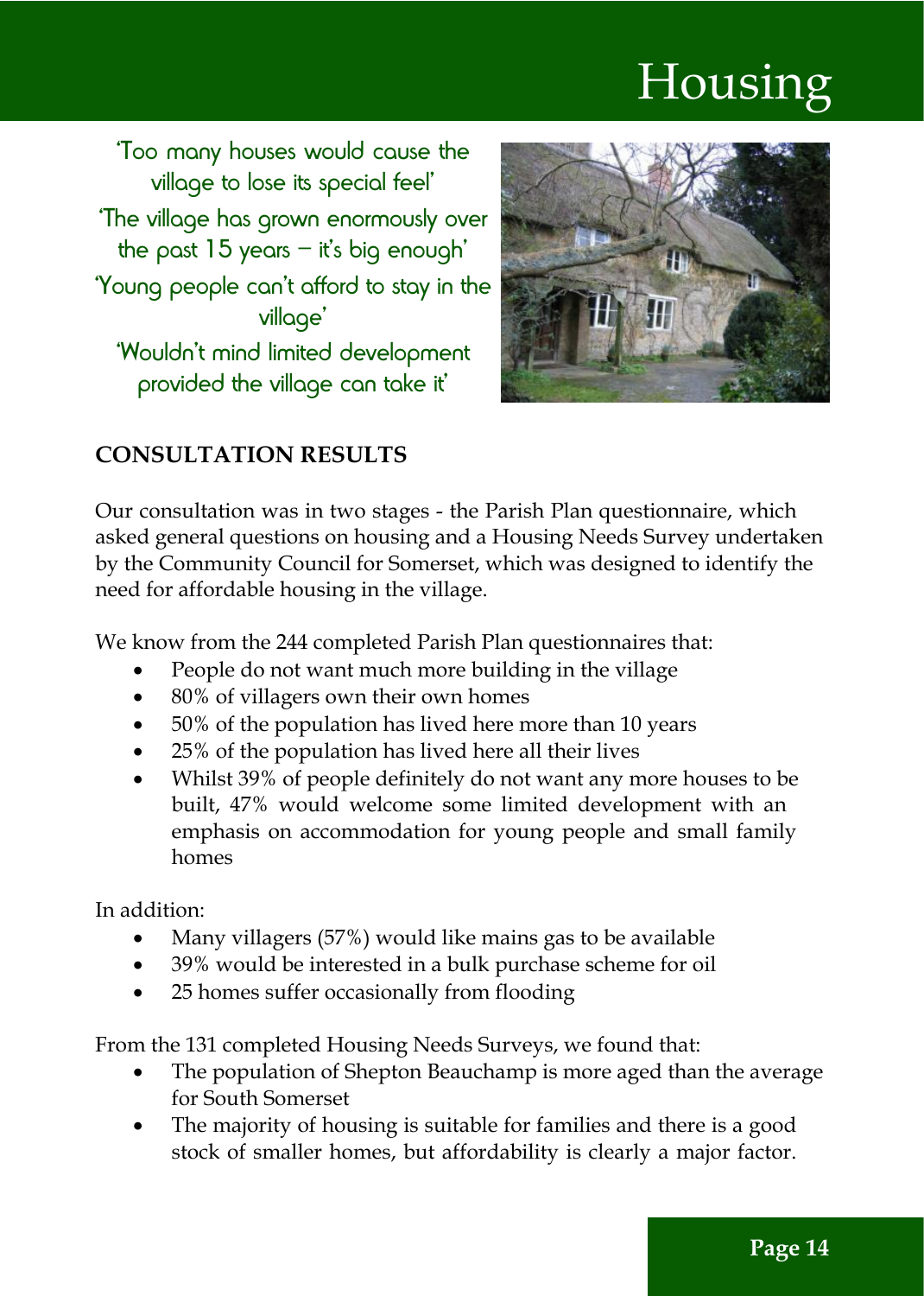# **Housing**

86% said they would be in favour of additional affordable housing being provided within the parish for local people

- · In relation to many of Somerset's villages, the proportion of rented accommodation is relatively high
- There is a small need for affordable housing of about two units

The full Housing Needs Survey report, issued September 2004, states that some of those who completed the "housing need" section of the survey should be able to resolve their housing needs on the open market. Whilst a small need for affordable housing was identified, there is not sufficient need, on a parish basis, to justify a new-build development of social rented/shared ownership accommodation.

The Housing Needs Survey represents a snapshot in time and should be reviewed from time to time.

#### **OBJECTIVES**

- · To ensure that Shepton Beauchamp only has limited housing development
- · To influence future development so that any building is sympathetic in style and materials
- To balance the needs of further housing with the village infrastructure
- · To keep abreast of future needs for affordable housing

#### **ACTION PLAN**

Produce and publish a Village Design Statement that adopts a policy towards new housing in line with the views expressed by

parishioners that there should be no substantial development in the Parish. The Design Statement should also give guidelines on conservation and on style and materials that developers, landlords and landowners should follow

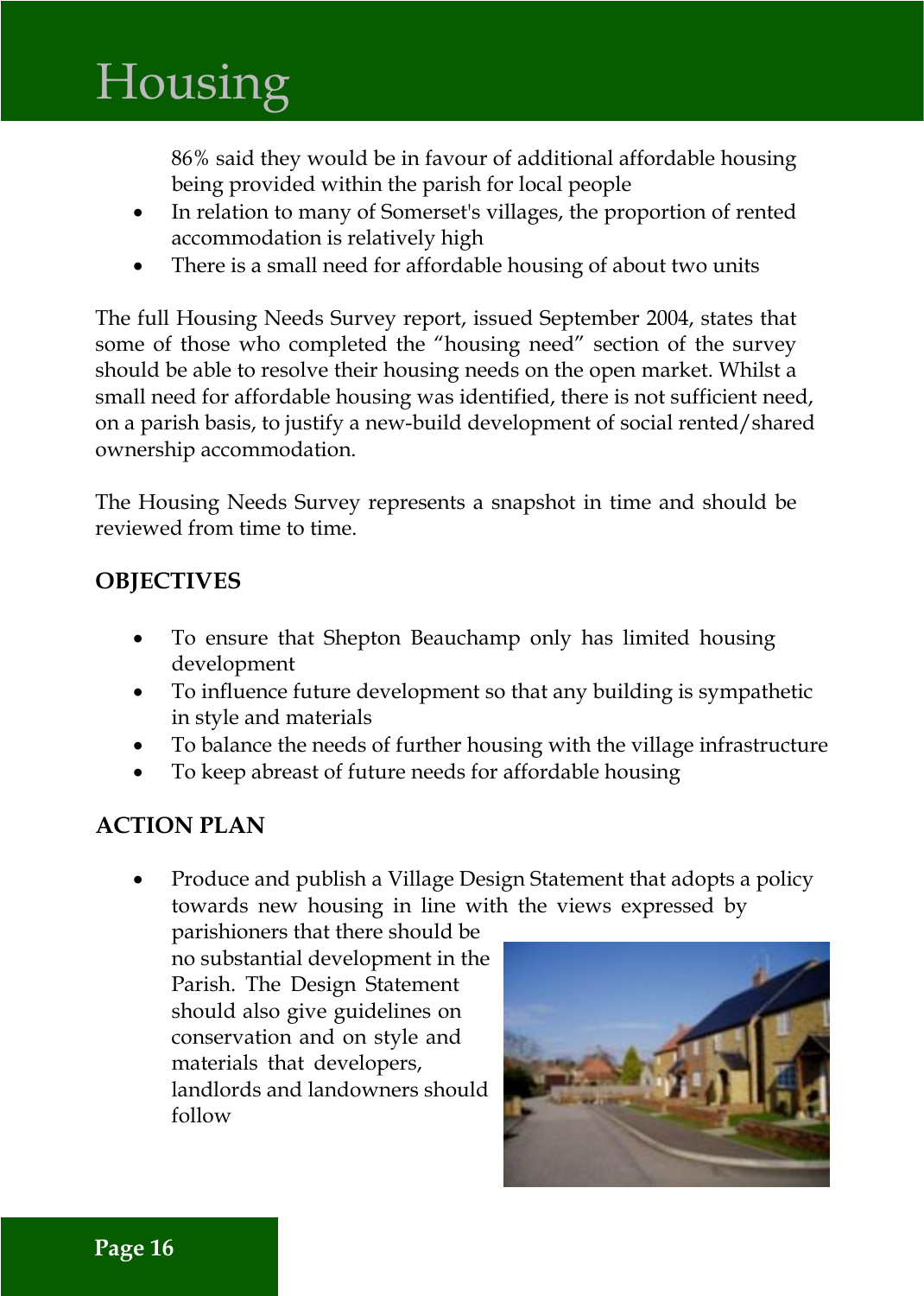- Examine current housing and planning policies to ensure these reflect villagers' views
- Conduct a Housing Needs Survey every five years to ensure needs are regularly monitored
- · Initiate a survey of young people (18 25 years old) to ascertain future housing needs
- Consult with gas suppliers about bringing gas to the village
- · A bulk purchase scheme for oil already exists and is being publicised, no further action needed
- · Monitor the measures that have been taken to address flooding in the village, to ensure enough has been done

The Parish Council will undertake these activities.



| Action                                         | Target date      |
|------------------------------------------------|------------------|
| Monitor flooding                               | Ongoing          |
| Examine current housing/planning policies      | <b>Iune 2005</b> |
| Consult with gas suppliers                     | <b>July 2005</b> |
| Conduct survey of young people's housing needs | January 2006     |
| Produce Village Design statement               | December 2006    |
| <b>Conduct Housing Needs Survey</b>            | Every 5 years    |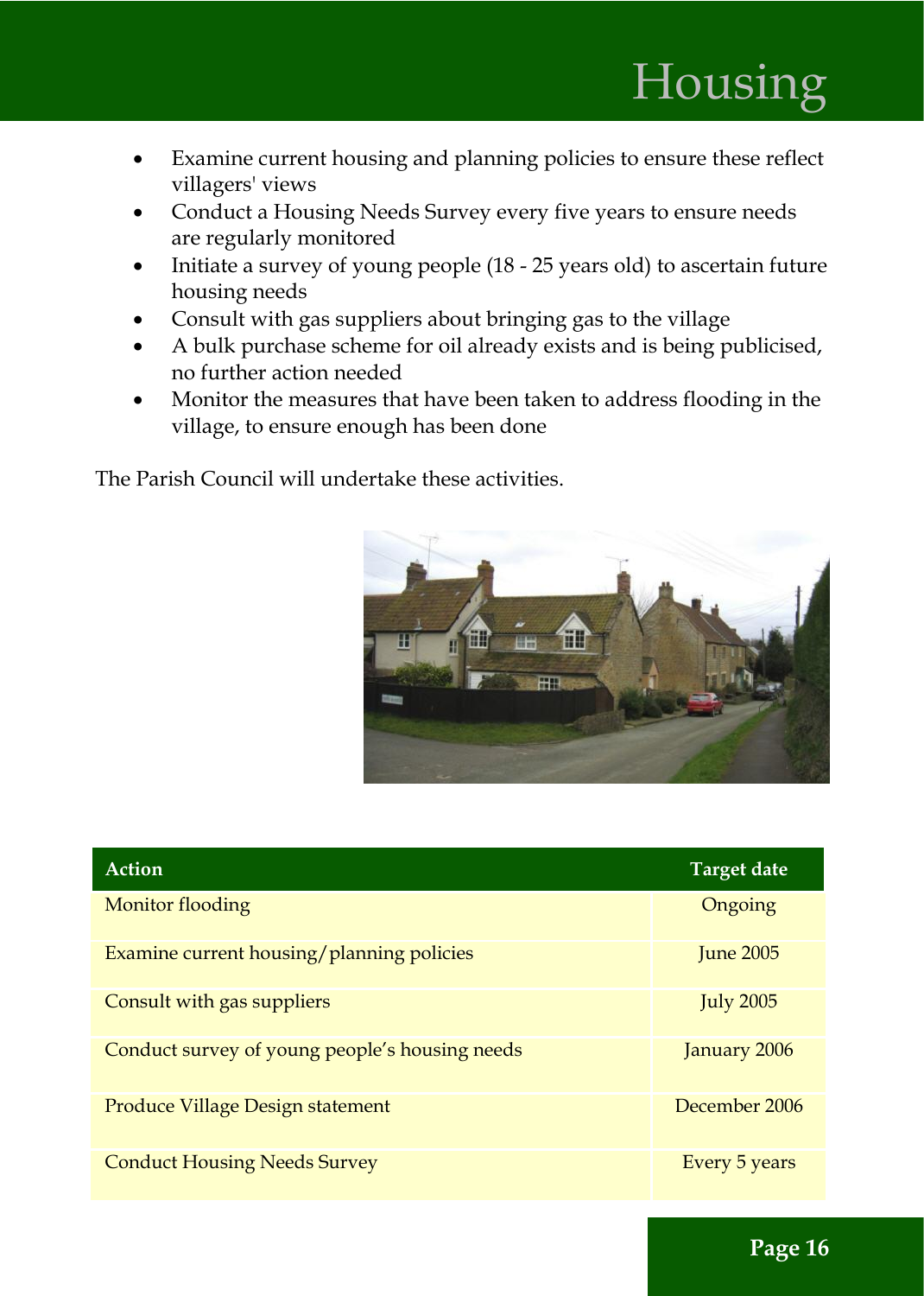## Youth Activities

'There's not a lot to do' 'How about a mountain-bike track around the allotment field?' 'We need better facilities for 8 - 18 year olds' 'The playground does need improving'



### **CONSULTATION RESULTS**

Our consultation was in two stages - in addition to the Parish Plan questionnaire, which went to every household, a separate youth questionnaire was given to all the young people of the village.

The Parish Plan questionnaire shows that:

- More activities are needed for the youth of the village
- An astounding 86 people want a mountain bike/BMX track in the village
- · 43 people would like to have a skateboard park located in the village

The youth questionnaire highlighted:

An urgent need for somewhere that young people could meet with their friends on a regular basis

#### **OBJECTIVES**

- · To provide a range of youth activities to meet the needs of our young people
- · To encourage further support and integration of the playgroup and school
- · To investigate the feasibility of building a BMX track and a skateboard park at suitable locations in the village
- · To promote the Youth Group and encourage new members
- · To encourage more volunteers to assist in the running of the Youth Group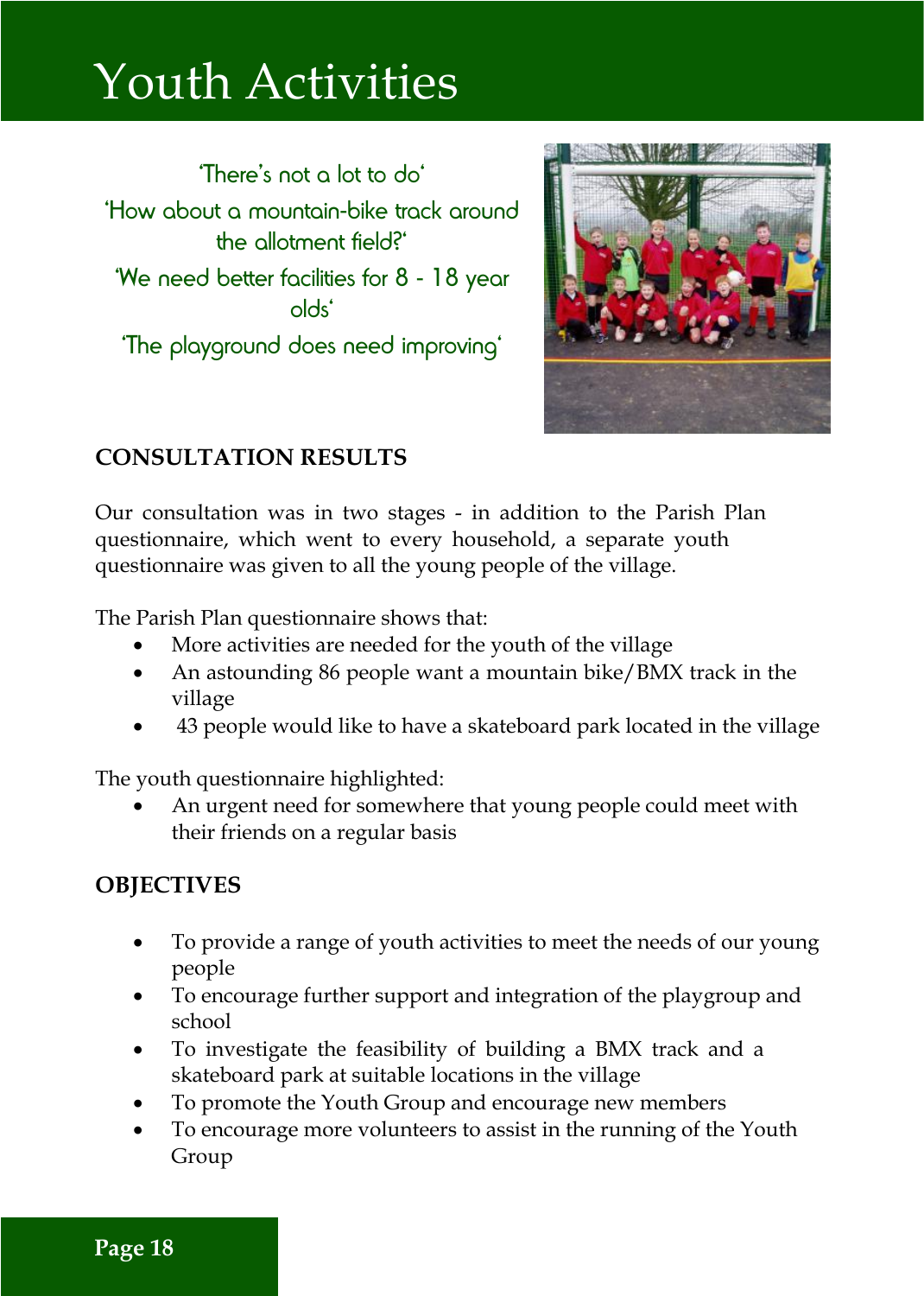To improve the facilities and provide more equipment for the children and young people of the community

## **QUICK WINS**

- · Inauguration of our own Youth Group (The Drop In Centre) January 2004, which meets on Tuesday evenings at the old Pavilion at the recreation field
- · The children of the village rallied together and enthusiastically helped to clean and paint the building themselves
- Residents donated money  $(E378)$  and equipment for use at the premises
- New lighting has been installed at the recreation field
- · A new pathway has been laid at the recreation field
- 53 children now attend regularly
- · The club is self-financing. In addition, the Youth Group has raised a further £660 through sponsorship and events

### **ACTION PLAN**

- Publicise activities, promote the Youth Group and encourage new members
- · Recruit more volunteers to assist in the running of the Youth Group
- · Organise a Youth Dance/Disco and other activities
- · Hold an annual meeting, inviting parents of young people to meet and discuss organised youth events and organisation

· Meet with school staff and governors to determine opportunities for

joint projects such as an after school club

- Meet with playgroup staff to determine opportunities for joint projects
- Determine the support for a Summer play scheme using the South Somerset District Council Play Bus

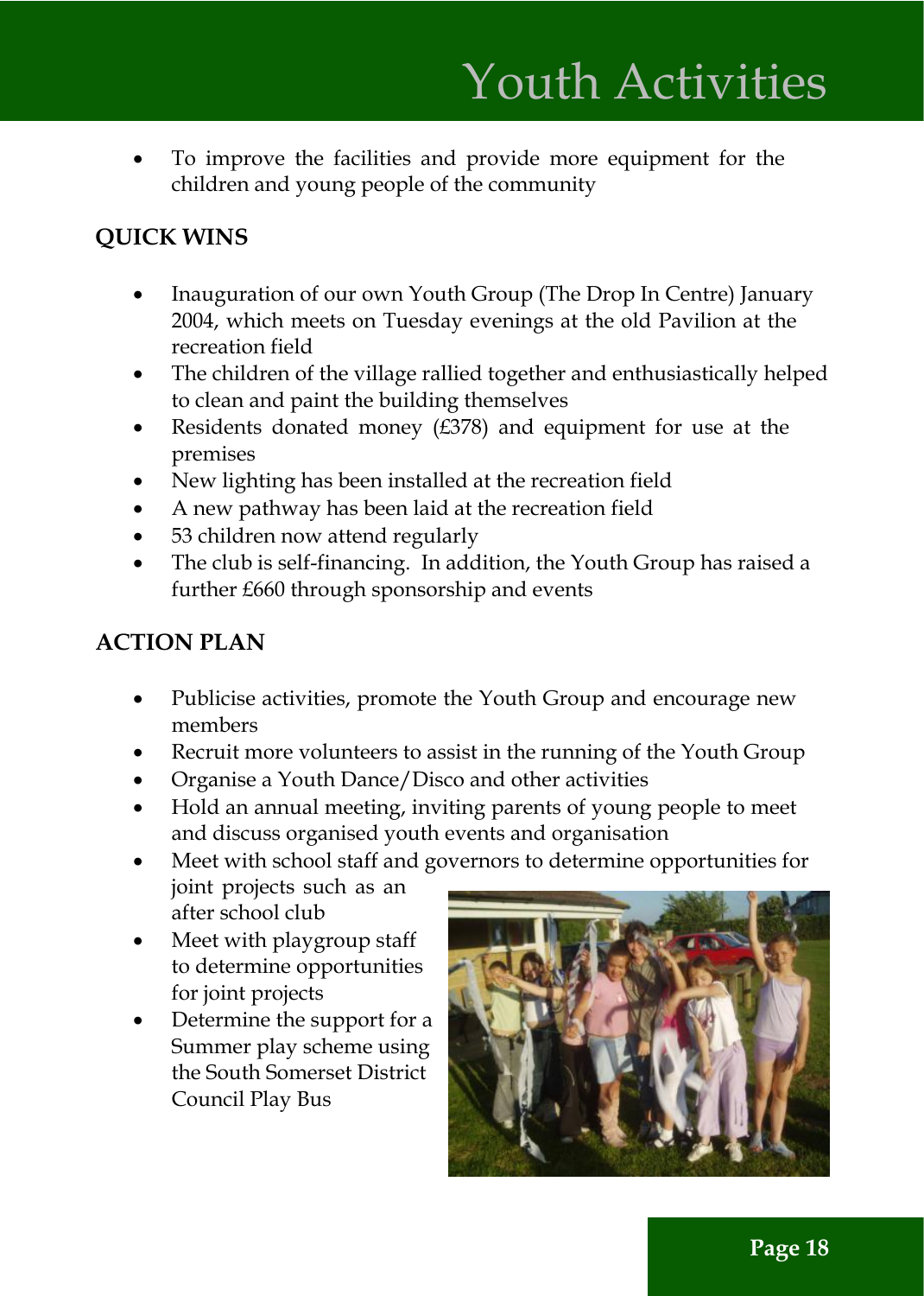# Youth Activities

- · Liaise with young people, the Parish Council, potential funders and other key stakeholders to determine the feasibility of and location for a BMX track and skateboard park
- · Endeavour to improve the facilities and provide more equipment for the children and young people of the community



| <b>Action</b>                                                         | <b>Target date</b> |
|-----------------------------------------------------------------------|--------------------|
| Promote the Youth Group, encourage new members and<br>more volunteers | Ongoing            |
| Organise Youth Disco and other activities                             | Ongoing            |
| Improve facilities and provide additional equipment                   | Ongoing            |
| Meet with school staff/governors to consider joint<br>projects        | <b>June 2005</b>   |
| Meet with playgroup staff to consider joint projects                  | <b>Iune 2005</b>   |
| Implement a Summer play scheme                                        | <b>July 2005</b>   |
| Organise parents' meeting to discuss youth events                     | September 2005     |
| Investigate feasibility of BMX track and skateboard park              | Spring 2006        |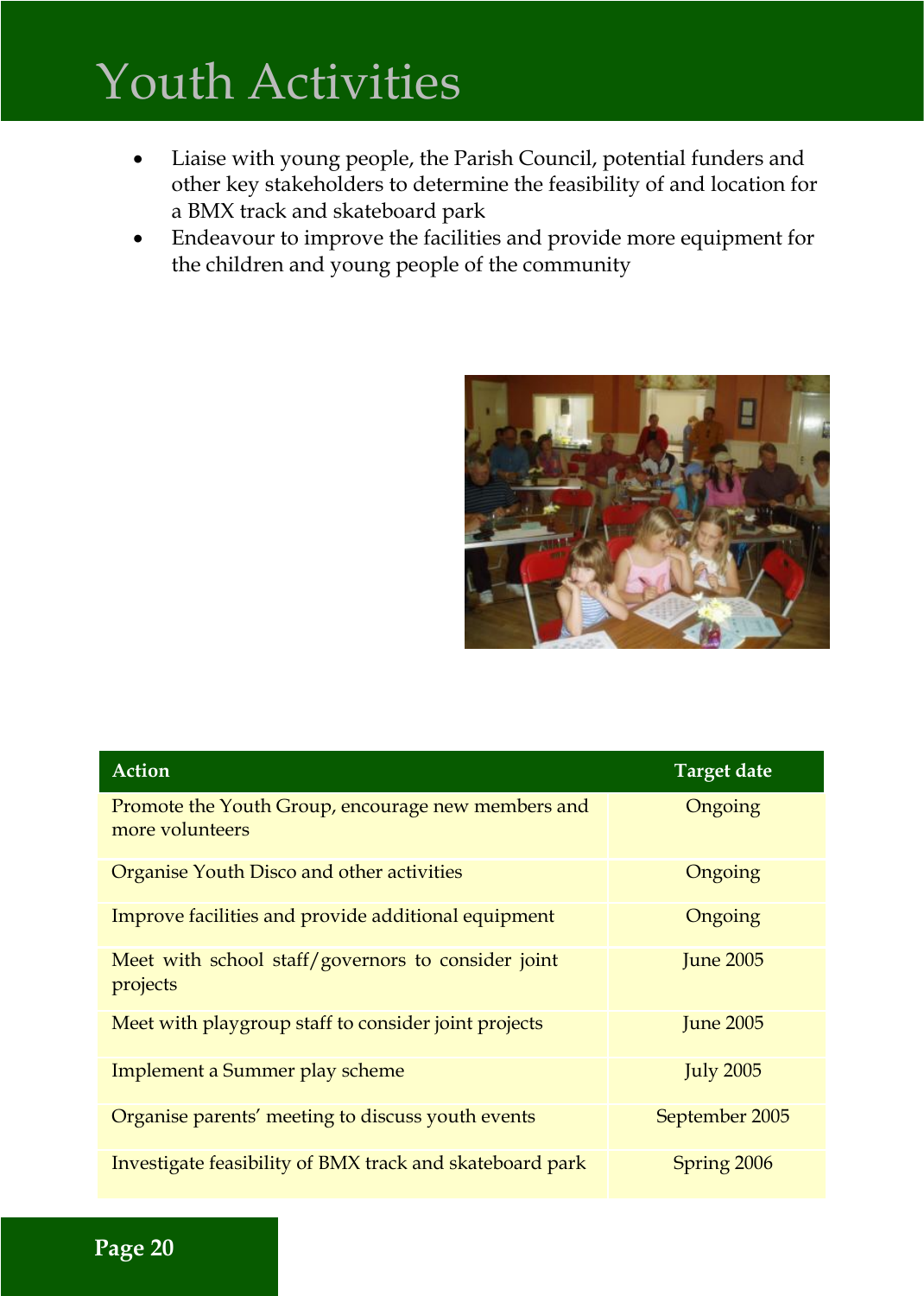## Local Environment

'Keep the green belt round our village' 'We need a group to tackle local issues' 'Make footpaths easier for the elderly'

#### **CONSULTATION RESULTS**

· 3 out of 5 people feel that more could be done to encourage and preserve wildlife



- 28% of people use the footpaths on a daily basis, a further 20% use them weekly. Many said they need to be more accessible
- · 48% of people think creating bridle paths round the village a good idea

### **OBJECTIVES**

- · To encourage people of all ages to be actively involved with the local environment
- · To encourage and preserve wildlife in the locality
- · To encourage the use of traditional land management skills where possible to enhance the natural habitats that already exist
- · To create a nature reserve within the village
- · To improve the quality and increase awareness of footpaths and bridleways

### **ACTION PLAN**

Determine the feasibility of turning what is known as the water field (Cowleaze) into a nature reserve, with guidance from South Somerset District Council's conservation team and the Somerset Wildlife trust. The reserve will provide a quiet place for people to spend time. Produce a draft plan of the reserve, ask villagers for their thoughts and ideas before implementing proposals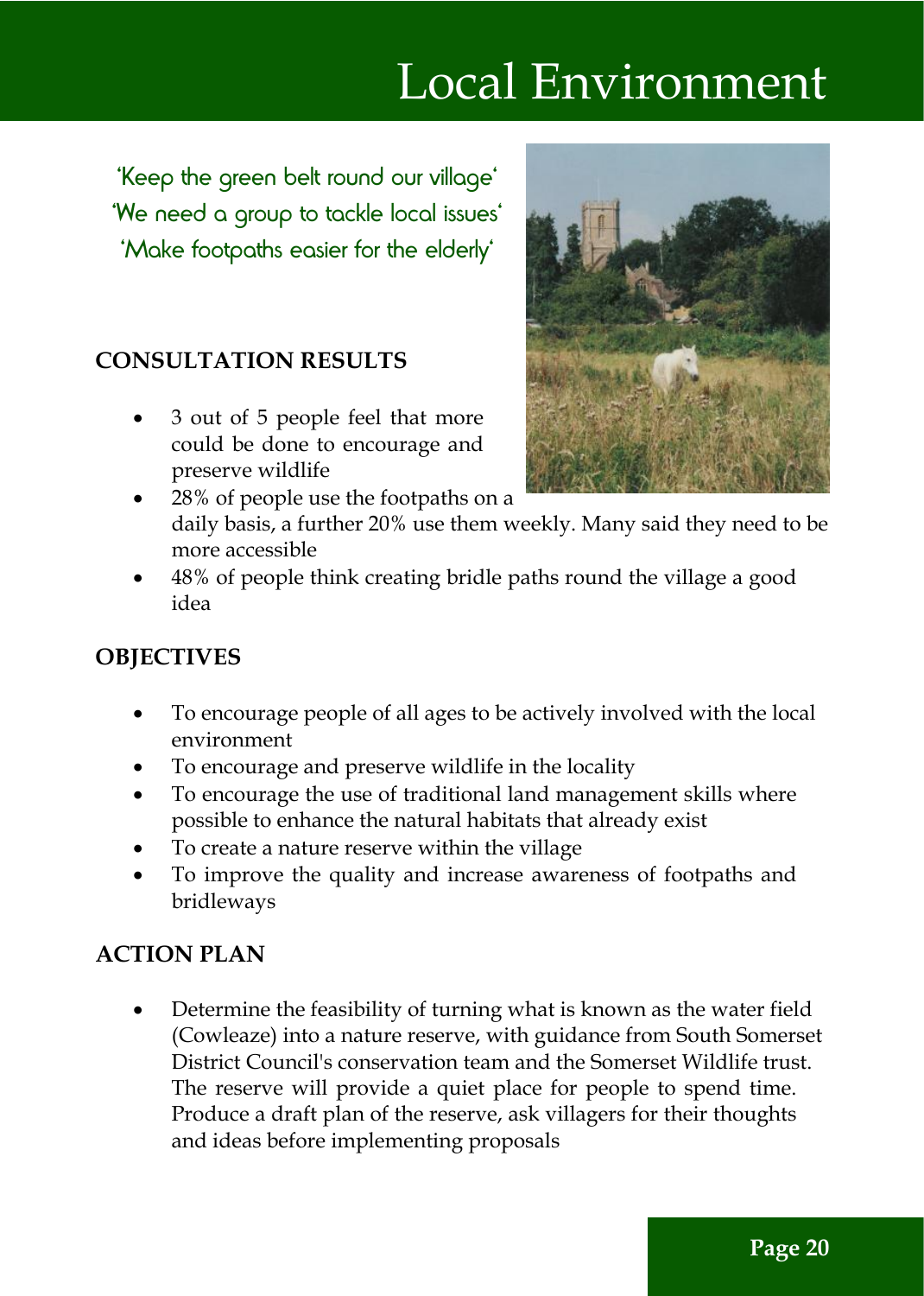## Local Environment

- Create a sensory and educational garden that the playgroup could use as well as those with disabilities and with special needs
- Introduce planting at the Shepton Beauchamp village signs
- · Invite guest speakers to give presentations on how to be actively involved with the local environment
- Promote the work of the Environment Group and encourage new members and volunteers to join. Aim to involve all other groups and organisations within the village
- Establish regular contact with the local councils to review the condition of footpaths and enable maintenance to be carried out when required
- · Investigate the feasibility of creating local bridle paths



| Action                                                                                          | <b>Target date</b>         |
|-------------------------------------------------------------------------------------------------|----------------------------|
| Promote the Environment Group, encourage new<br>members and volunteers                          | Ongoing                    |
| Liaise with councils over footpaths                                                             | Ongoing                    |
| Introduce planting at village signs                                                             | September 2005             |
| Create sensory garden                                                                           | December 2005 /<br>ongoing |
| Investigate feasibility of bridle paths                                                         | December 2005              |
| Investigate feasibility and draw up plans for the nature<br>reserve, implementation Summer 2006 | December 2005              |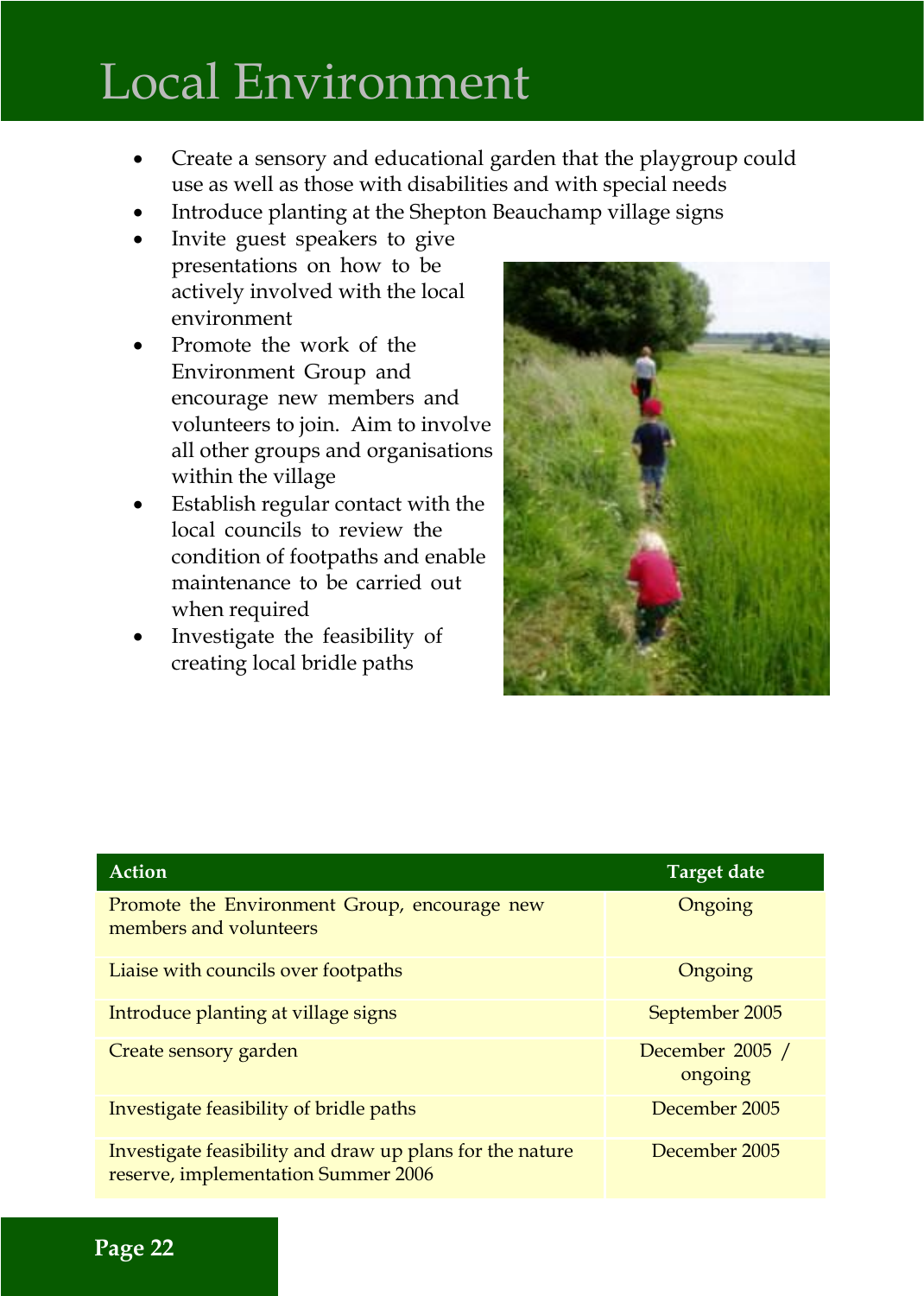## Where do we go from here?

Work has already started on many of these projects and a number of Action Groups have been set up. However, these things can only happen if we all help. This is your chance to *make a difference.* If there are any projects in the Plan that take your interest, please let one of the Steering Group know, email the Group at parishplan@bakerycomputing.co.uk or contact the Clerk to the Parish Council:

> Mrs D Clarke Madey Mills East Street Martock Somerset TA12 6NN Telephone 01935 823268



#### **Members of the Steering Group**

Terry Bate, Lucy Blows, Jan De Caux, Jackie Priddle, Sharon Roberts, Fiona Rowsell, Debbie Welch, Brian Whalan, with help from Emily Winter.

#### **ADDITIONAL INFORMATION**

Available from the Clerk to the Parish Council:

- Large print version of this booklet
- · Copies of "Shepton Beauchamp Housing Needs Report"
- The booklet summarising the results from the Shepton Beauchamp Parish Plan Questionnaire
- The complete set of results from the questionnaire

Available on the web:

The complete set of results from the questionnaire by accessing www.xposition.co.uk/parishplan/